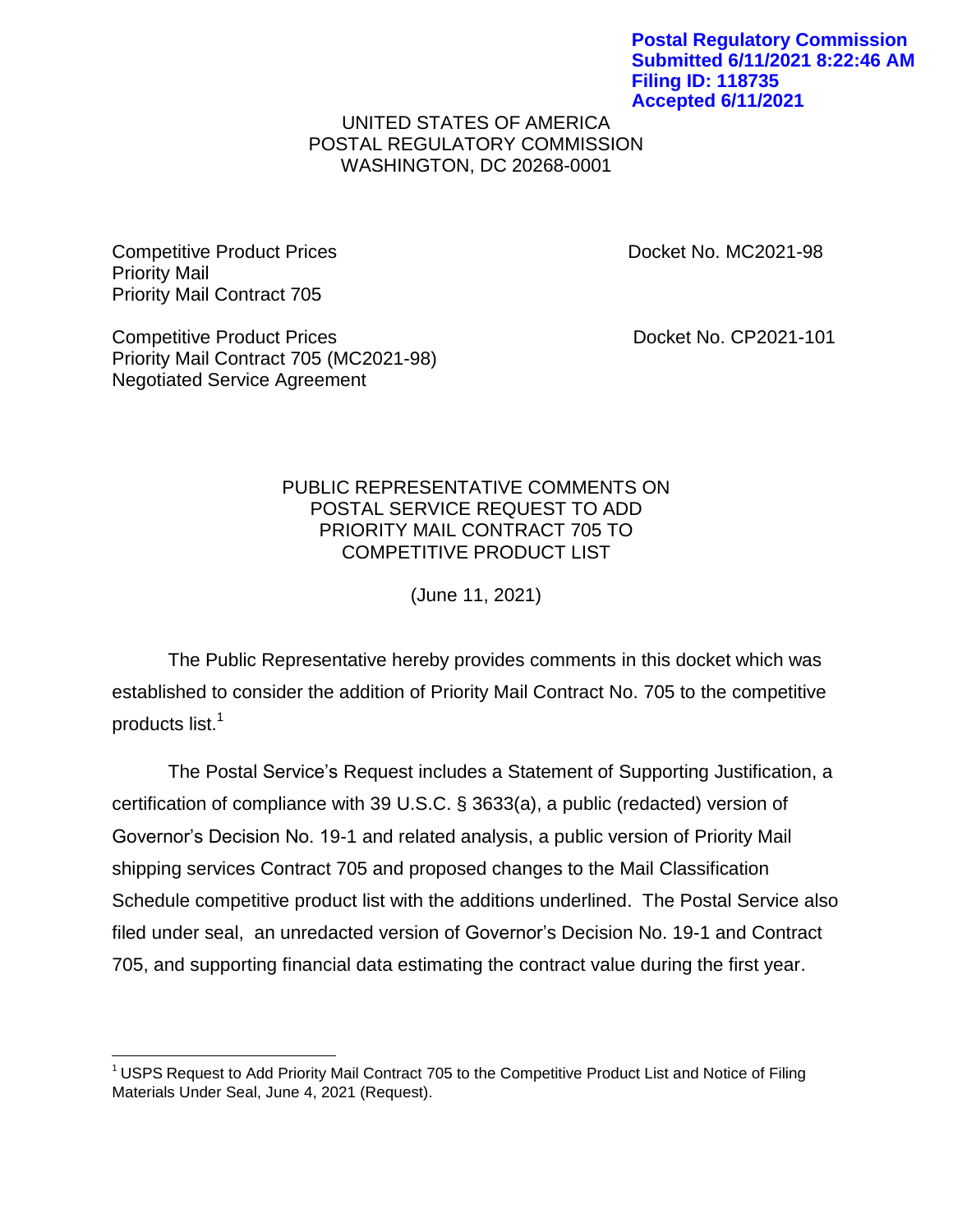According to the Postal Service, Priority Mail Contract 705 is a competitive product featuring rates "not of general applicability" within the meaning of 39 U.S.C. § 3632(b)(3). Request at 1. The Postal Service also maintains that the prices and classification changes applicable to Contract 705 are supported by Governors' Decision No. 19-1. $^2$  The Postal Service further asserts that the Statement of Supporting Justification (Statement) provides support for adding Contract 705 to the competitive product list and the compliance of the instant contract with 39 U.S.C. § 3633(a). *Id.*, Attachment D.

The effective date for Contract 705 is three (3) business days following the day on which the Commission issues all necessary regulatory approvals. Attachment B, *at 6.* The contract will expire 3 years from the effective date unless either party terminates the contract on 30 days' prior written notification, or other specific events. *Id.*

## **COMMENTS**

 $\overline{a}$ 

The Public Representative has reviewed the Postal Service's Request, the Statement of Supporting Justification, as well as Contract 705 and the financial data filed under seal with the Postal Service's Request. Based upon that review, the Public Representative concludes that Priority Mail Contract 705 should be classified as a competitive product and added to the competitive product list. In addition, Contract 705 is projected to generate sufficient revenues to cover costs during its first year thereby satisfying 39 U.S.C. § 3633(a).

*Product List Assignment.* Pursuant to 39 U.S.C. § 3642, the Postal Service requests that Priority Mail Contract 705 be added to the competitive product list. 39 U.S.C. § 3642 requires the Commission to consider whether "the Postal Service

 $2$  Decision of the Governors of the United States Postal Service on Establishment of Prices and Classifications for Domestic Competitive Agreements, Outbound International Competitive Agreements, Inbound International Competitive Agreements, and Other Non-Published Competitive Rates, February 7, 2019, (Governors' Decision No. 19-1).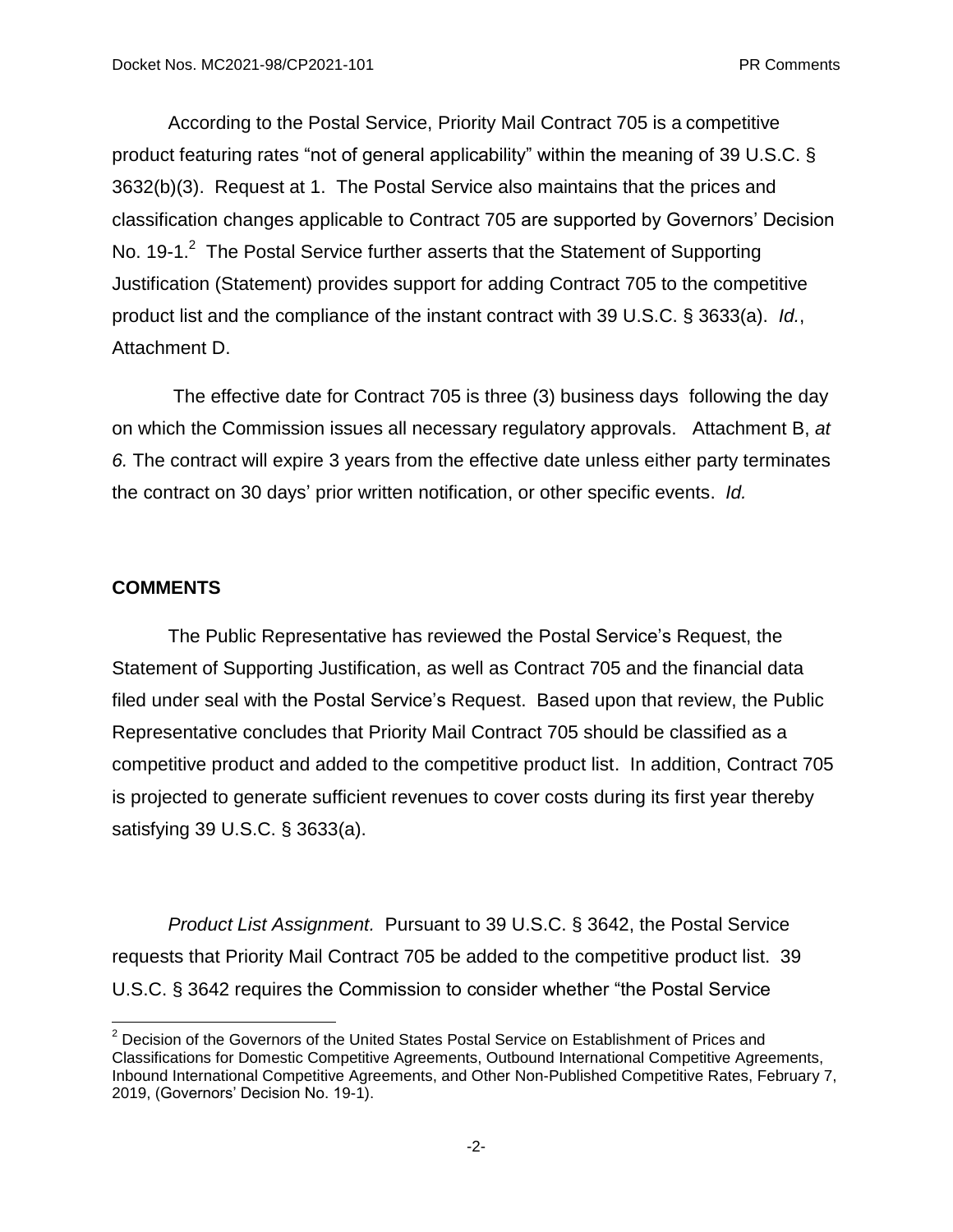exercises sufficient market power that it can effectively set the price of such product substantially above costs, raise prices significantly, decrease quality, or decrease output, without risk of losing a significant level of business to other firms offering similar products." 39 U.S.C. § 3642(b)(1). Products over which the Postal Service exercises such power are categorized as market dominant while all others are categorized as competitive.

The Postal Service's Statement of Supporting Justification (Statement) makes a number of assertions that address the considerations of section 3642(b)(1). Request, Attachment D at 2. These assertions appear reasonable. Based upon the Statement, the Public Representative concludes that the Postal Service's Request to add Priority Mail Contract 705 to the competitive product list is appropriate.

*Requirements of 39 U.S.C. § 3633.* Pursuant to 39 U.S.C. § 3633(a), the Postal Service's competitive prices must not result in the subsidization of competitive products by market dominant products; ensure that each competitive product will cover its attributable costs; and, ensure that all competitive products collectively contribute an appropriate share of the institutional costs of the Postal Service. Based upon a review of the financial data, the negotiated prices for Contract 705 are projected to generate sufficient revenues to cover costs during the first year of the contract and therefore meet the requirements of 39 U.S.C. § 3633(a). In addition, while Contract 705 is expected to remain in effect for a period of 3 years, during this period, the contract contains a mechanism for the annual adjustment of prices.

-3-